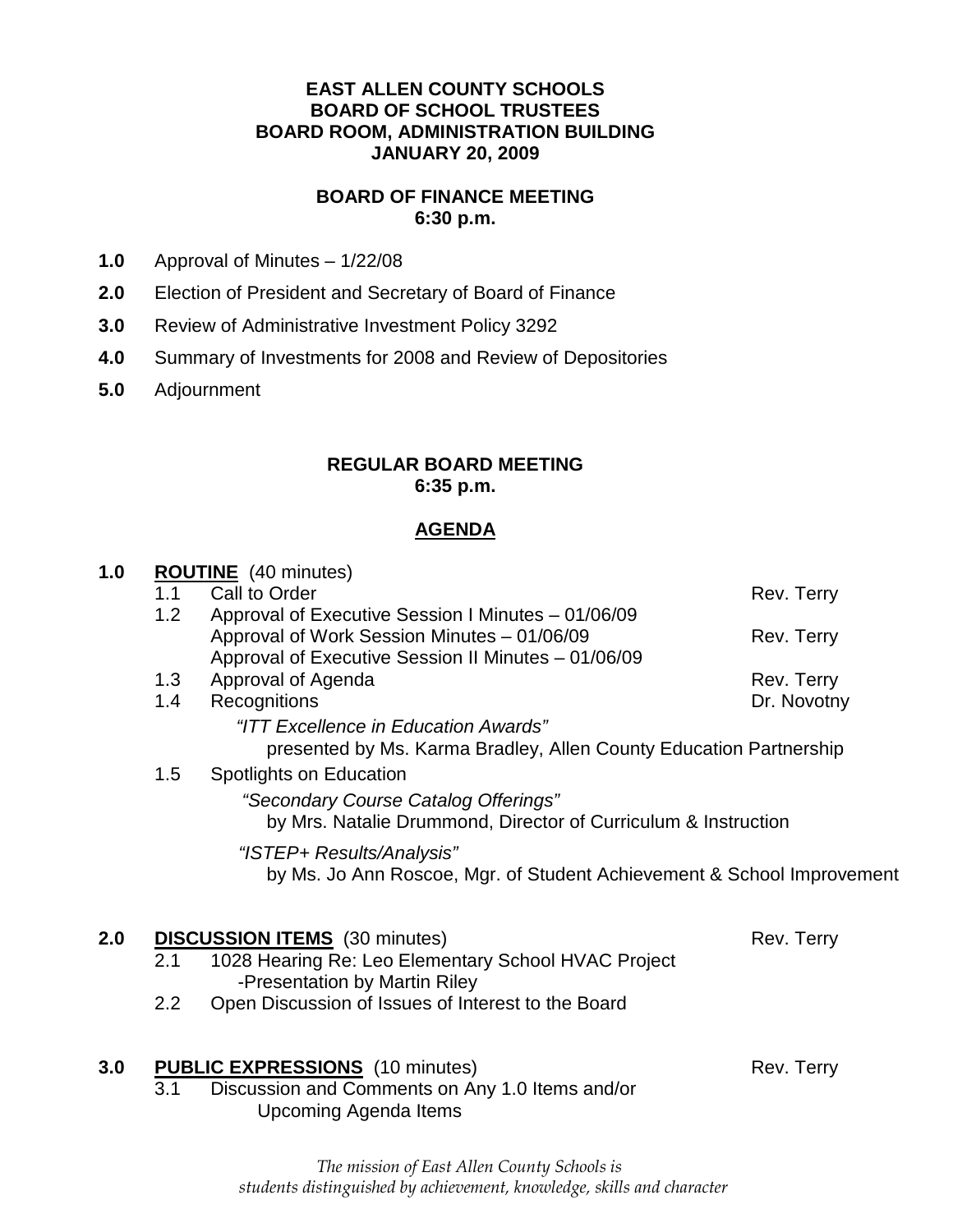#### **EAST ALLEN COUNTY SCHOOLS BOARD OF SCHOOL TRUSTEES BOARD ROOM, ADMINISTRATION BUILDING REGULAR MEETING JANUARY 20, 2009 6:30 p.m.**

# **AGENDA (continued)**

#### **4.0 INFORMATION ITEMS** (10 minutes) Rev. Terry Board Discussion/Questions

#### 4.1 DECISION INFORMATION

- Consent Items
- Addendum Items

#### 4.2 INCIDENTAL INFORMATION

- Revised Administrative Policy 4101.5 Employee Absences Declared Weather Emergencies
- Monthly Financial Status Report
- Financial Report
- Food Service Activity Report

#### **5.0 ACTION ITEMS** (5 minutes) Rev. Terry

- 5.1 1028 Resolution Re: Leo Elementary School HVAC Project
- 5.2 Execution of Board Compact Appendix J

### **6.0 CONSENT ITEMS** (15 minutes) Rev. Terry

- 6.1 Payroll Claims
- 6.2 Vendor Claims
- 6.3 Donations, Gifts and Extracurricular Expenditures
- 6.4 Personnel Report
- 6.5 Meetings and Conferences
- 6.6 EACS and National Urban Alliance for Effective Education, Inc. Agreement (VIEL)
- 6.7 EACS and National Urban Alliance for Effective Education, Inc. Agreement (SOEL)
- 6.8 EACS and Dr. Maria Arguelles Contracted Services Agreement
- 6.9 EACS and Heinemann (Rauline Morris) Contracted Services Agreement
- 6.10 Revised Administrative Policy 4121 Substitute Personnel
- 6.11 Recommendation for Textbook Management Software and Hardware
- 6.12 Resolution to Authorize Payment of Payrolls by the Treasurer
- 6.13 Approval to Transfer Funds for Outstanding Checks for Two Years or More

#### **7.0 REPORTS AND COMMENTS** (20 minutes)

- 7.1 Superintendent Dr. Novotny
- 7.2 Board Rev. Terry